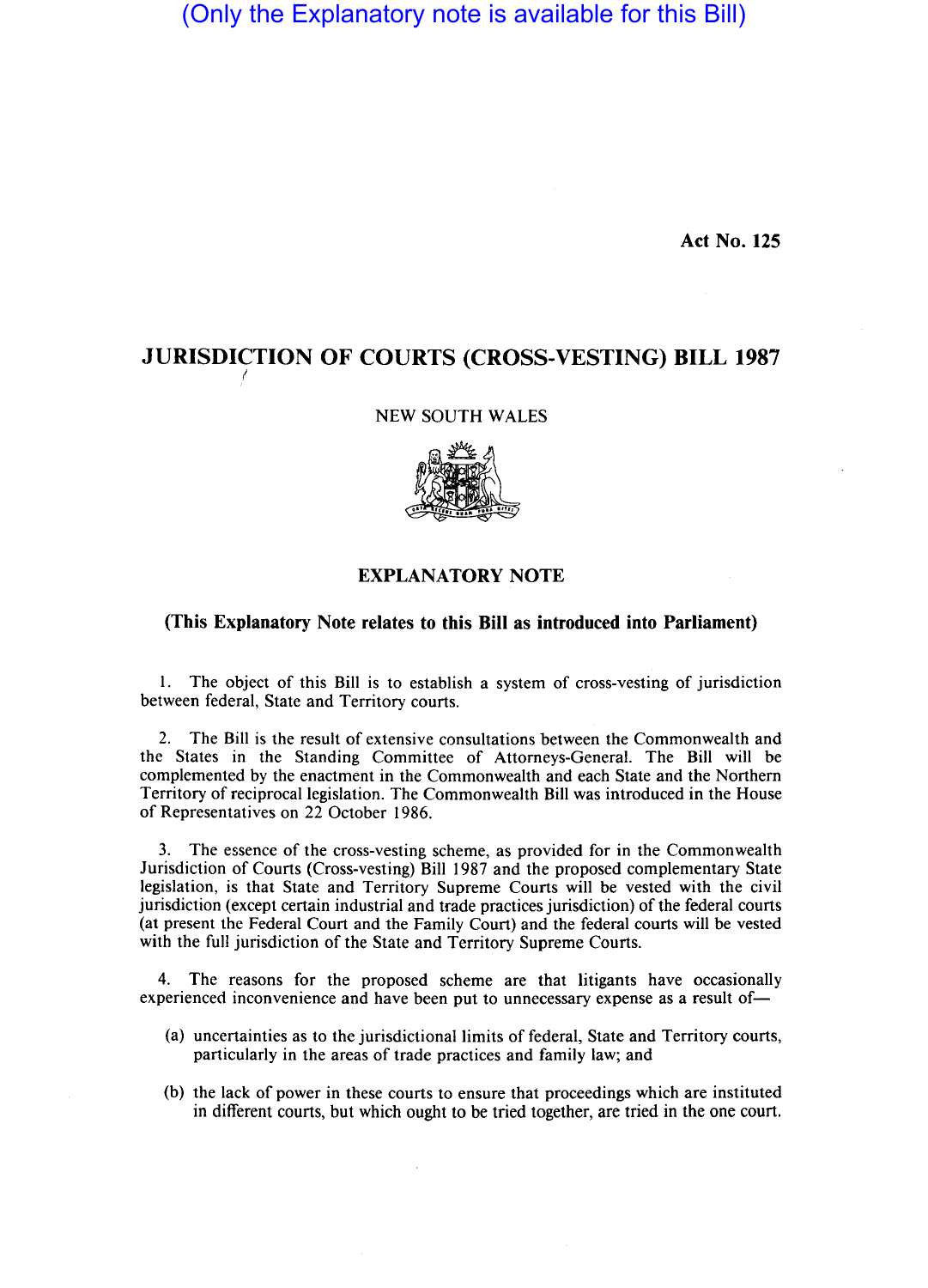5. The primary objective of the cross-vesting scheme is to overcome these problems by vesting the federal courts with State jurisdiction and by vesting State courts with federal jurisdiction so that no action will fail in a court through lack of jurisdiction, and that as far as possible no court will have to determine the boundaries between federal, State and Territory jurisdictions.

6. The Jurisdiction of Courts (Cross-vesting) Bill 1987 seeks to cross-vest jurisdiction in such a way that federal and State courts will, by and large, keep within their "proper" jurisdictional fields. To achieve this end, the Commonwealth Bill, this Bill and the proposed legislation of other States make detailed and comprehensive provision for transfers between courts which should ensure that proceedings begun in an inappropriate court, or related proceedings begun in separate courts, will be transferred to an appropriate court. The provisions relating to cross-vesting will need to be applied only in those exceptional cases where there are jurisdictional uncertainties and where there is a real need to have matters tried together in the one court. The successful operation of the cross-vesting scheme will depend very much upon courts approaching the legislation in accordance with its general purpose and intention as indicated in the preamble to the Commonwealth and State legislation. Courts will need to be ruthless in the exercise of their transferral powers to ensure that litigants do not engage in "forumshopping" by commencing proceedings in inappropriate courts.

7. Under the cross-vesting scheme, no court will need to decide whether any particular matter is truly within federal or State jurisdiction since in either event the court will have the same powers and duties. This is because, in any particular proceedings, in so far as the matters involved are within federal or Territory jurisdiction, the powers and duties will be conferred and imposed by the Commonwealth Act, and in so far as the matters are not within federal or Territory jurisdiction, the powers and duties will be conferred by complementary State legislation.

8. Provision is made in the Bill (clauses  $3, 6$  and  $7$ ) to recognise the special role of the Federal Court in matters in which it now has, apart from the jurisdiction of the High Court, exclusive original or appellate jurisdiction.

*Preamble* 

The preamble to the Bill refers to the inconvenience and expense which has occasionally been caused to litigants by jurisdictional limitations in federal, State and Territory courts. The preamble then explains how the system of cross-vesting as provided for in the Bill is intended to overcome these jurisdictional limitations without detracting from the existing jurisdiction of any court.

## *Clauses I and* 2: *Short title and Commencement*

The first two clauses of the Bill state the short title of the proposed Act and provide for the commencement of the legislation. The legislation will, with minor exceptions, commence on a day to be appointed by the Governor-in-Council.

#### *Clause* 3: *Interpretation*

Clause 3 (I) contains definitions. Significant words or phrases used in the legislation are detailed below: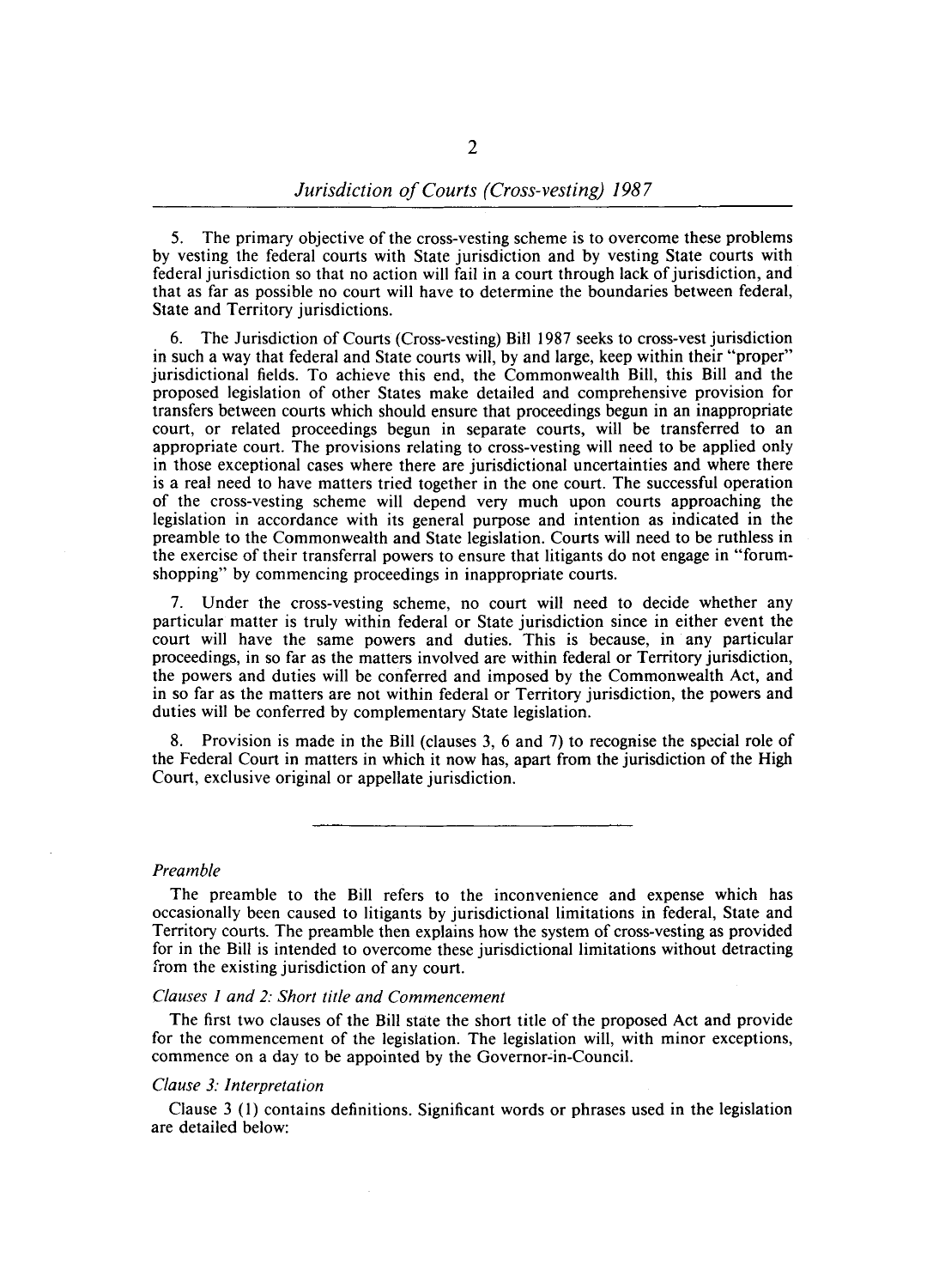"Full Court" will, in its application to the Supreme Court of New South Wales, mean the Court of Appeal. For consistency with the complementary legislation of the Commonwealth and the other States, the expression "Full Court" is retained in the Bill.

"Proceeding" is defined not to include a criminal proceeding.

"Special federal matter" is defined to have the same meaning as in the Commonwealth Act, that is to say—

- (a) a matter arising under Part IV of the Commonwealth Trade Practices Act 1974 (other than section 45D or 45E);
- (b) a matter involving the determination of questions of law on appeal from a decision of, or of questions of law referred or stated by, a tribunal or other body established by a Commonwealth Act, or a person holding office under a Commonwealth Act, not being a matter for determination in an appeal or a reference or case stated to the Supreme Court of a State or Territory under a law of the Commonwealth that specifically provides for such an appeal, reference or case stated to such a court;
- (c) a matter arising under the Commonwealth Administrative Decisions (Judicial Review) Act 1977;
- (d) a matter arising under section 32 of the Commonwealth National Crime Authority Act 1984; or
- (e) a matter that is within the original jurisdiction of the Federal Court by virtue of section 39B of the Commonwealth Judiciary Act 1903.

The above-mentioned matters are not special federal matters in those cases where the relevant Supreme Court would have had jurisdiction apart from the proposed Commonwealth Act.

"State" is defined to include the Northern Territory.

"Territory" is defined not to include the Northern Territory.

Clause 3 (2) provides that a reference in the Act, other than a reference in section 4 (3), to the Supreme Court of a State includes, if there is a State Family Court of that State, a reference to that Family Court.

Clause 3 (3) provides that a reference to a Commonwealth Act is a reference to the Act as amended and in force for the time being.

#### *Clause* 4: *Vesting of additional jurisdiction of certain courts*

Clause 4 (1), (2), (3) and (4) invest the Federal Court, the Family Court, the Supreme Courts of the other States and Territories and State Family Courts with original and appellate jurisdiction with respect to State matters.

Clause 4 (5) provides that the preceding subclauses do not confer jurisdiction on courts with respect to criminal proceedings.

The Commonwealth Bill invests State and Territory Supreme Courts with the civil jurisdiction of the Federal Court and Family Court that is not already invested in the Supreme Court and invests the Federal Court, the Family Court and the State Supreme Courts with the civil jurisdiction of the Supreme Court of each Territory.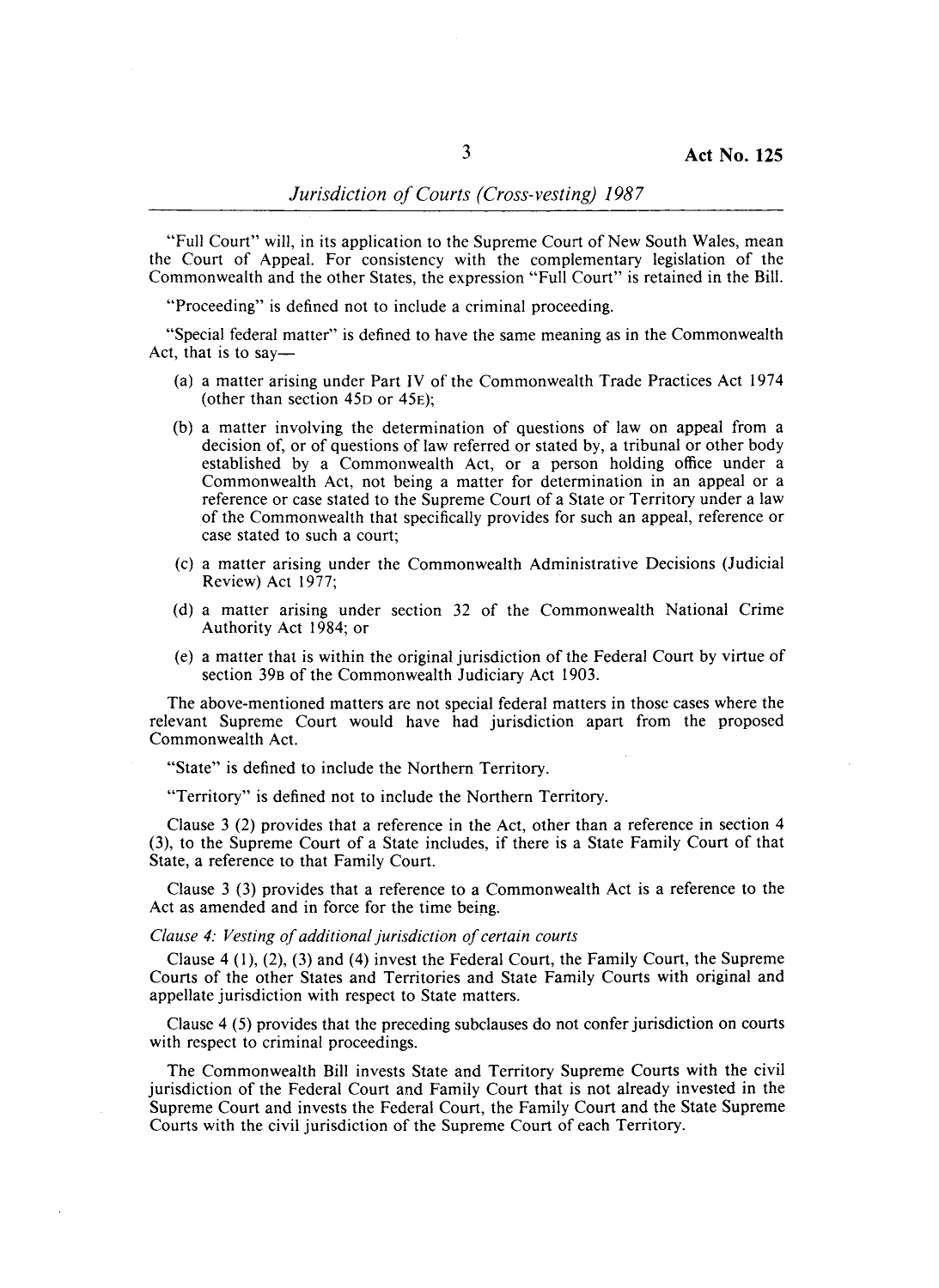The Commonwealth Bill (clause 4 (4)) excludes from the operation of the cross-vesting scheme matters arising under the Commonwealth Conciliation and Arbitration Act 1904 and sections 45D and 45E of the Commonwealth Trade Practices Act 1974.

# *Clause* 5: *Transfer of proceedings*

Under clause  $5$  (1), where proceedings are pending the Supreme Court of the State and the Federal Court or the Family Court ("the federal court") has jurisdiction with respect to any of the matters in the proceedings, the Supreme Court is required to transfer the whole proceeding to the federal court if it appears to the Supreme Court that-

- (a) the proceeding arises out of, or is related to, another proceeding in the federal court and it is more appropriate that the proceeding be determined by that court; or
- (b) the federal court is the more appropriate court, having regard to-
	- (i) whether, in the opinion of the Supreme Court, the proceeding, apart from the cross-vesting legislation, would have been incapable of being wholly or substantially instituted in the Supreme Court and capable of being wholly or substantially instituted in the federal court;
	- (ii) the extent to which, in the opinion of the Supreme Court, the matters in the proceeding are matters arising under, or involving questions as to the application, interpretation or validity of, a law of the Commonwealth and are not within the jurisdiction of the Supreme Court apart from the crossvesting legislation (this provision is designed to enable the Supreme Court to transfer to the federal court all proceedings that, because of the nature and extent of their "Commonwealth" content, ought to have been instituted in that court); and
	- (iii) the interests of justice; or
- (c) it is otherwise in the interests of justice that the proceeding be determined by the federal court.

The necessary federal jurisdiction is given by clause 4 (3) of the Commonwealth BiJI where it would not otherwise exist.

Corresponding provisions, with appropriate omissions and modifications, are made by other provisions in clause 5 concerning the transfer of proceedings-

~

- from the State Supreme Court to the Supreme Court of another State or Territory (clause 5 (2));
- from the Supreme Court of another State or Territory to the State Supreme Court  $clause 5 (3)$ ;
- from the Federal Court or the Family Court to the State Supreme Court (clause 5 (4)); and
- from the Federal Court to the Family Court or vice versa (clause 5 (5».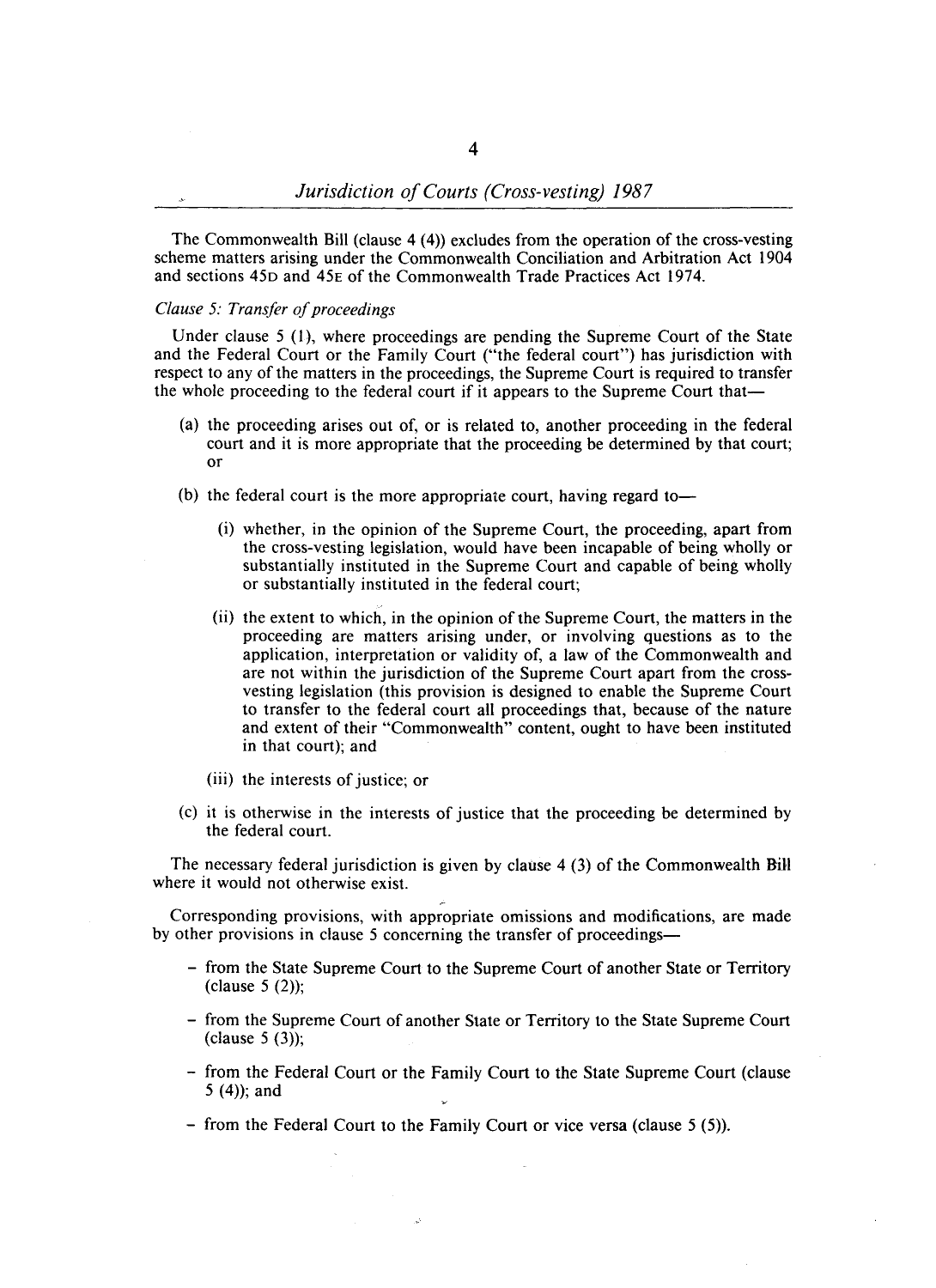Clause 5 (6) provides for the transfer of related proceedings so that all the related proceedings can be heard and determined in the one court. The provision is needed because proceedings related to proceedings transferred under clause  $5(1)$ – $(5)$  inclusive might not themselves satisfy the criteria for transfer under those subclauses.

Clause 5  $f(7)$  provides that a proceeding may be transferred on the application of a party, of the court's own motion or on application by an Attorney-General.

Clause 5 (8) provides for barristers and solicitors involved in transferred proceedings to have the same entitlement to practise in relation to those proceedings as if they were proceedings in a federal court exercising federal jurisdiction (Cf. Commonwealth Judiciary Act  $1903$ , s.  $55B$ ). The right to practise also extends to any other proceeding that arises out of or is related to the transferred proceeding and that is to be heard together with the transferred proceeding.

# *Clause* 6: *Special federal matters*

 $\mathbf{r}$ وإلجام

 $\frac{2}{4}$ 

"Special federal matter" is defined in clause 3 (I) and includes matters of special Commonwealth concern, being matters that, apart from the cross-vesting scheme, are within the exclusive jurisdiction of the Federal Court.

Clause 6 provides for the compulsory transfer by the State Supreme Court to the Federal Court of any proceeding involving a speciai federal matter unless it appears to the Supreme Court that, by reason of the particular circumstances of the case, it is both inappropriate for the proceeding to be transferred and appropriate for the Supreme Court to determine the proceeding.

Where the State Supreme Court orders under clause 6 (1) that it should itself determine a proceeding involving a special federal matter, it is obliged by clause 6 (3) not to proceed further, except in urgent interlocutory matters (clause 6 (5)), until written notice has been given to the Commonwealth Attorney-General and a reasonable time has elapsed for the Attorney-General to consider whether a request should be made under clause 6 (6) for transfer to the Federal Court. If the Attorney-General makes such a request, the matter must be transferred to the Federal Court (clause 6 (6)). An adjournment may be ordered for these purposes (clause 6 (4)), and, under clause 6 (5) of the Commonwealth Bill, the Attorney-General of the Commonwealth may authorise payment by the Commonwealth of amounts in respect of costs arising out of such an adjournment. These provisions do not apply to appellate proceedings in the State Full Supreme Court if the court below has made an order under clause 6 (I) and the Attorney-General of the Commonwealth has not requested a transfer (clause 6 (8)). If the Supreme Court proceeds through inadvertence to determine a proceeding to which clause 6 (I) applies, its decision in the proceeding is not invalidated by the failure to comply with clause 6 (clause 6 (7)).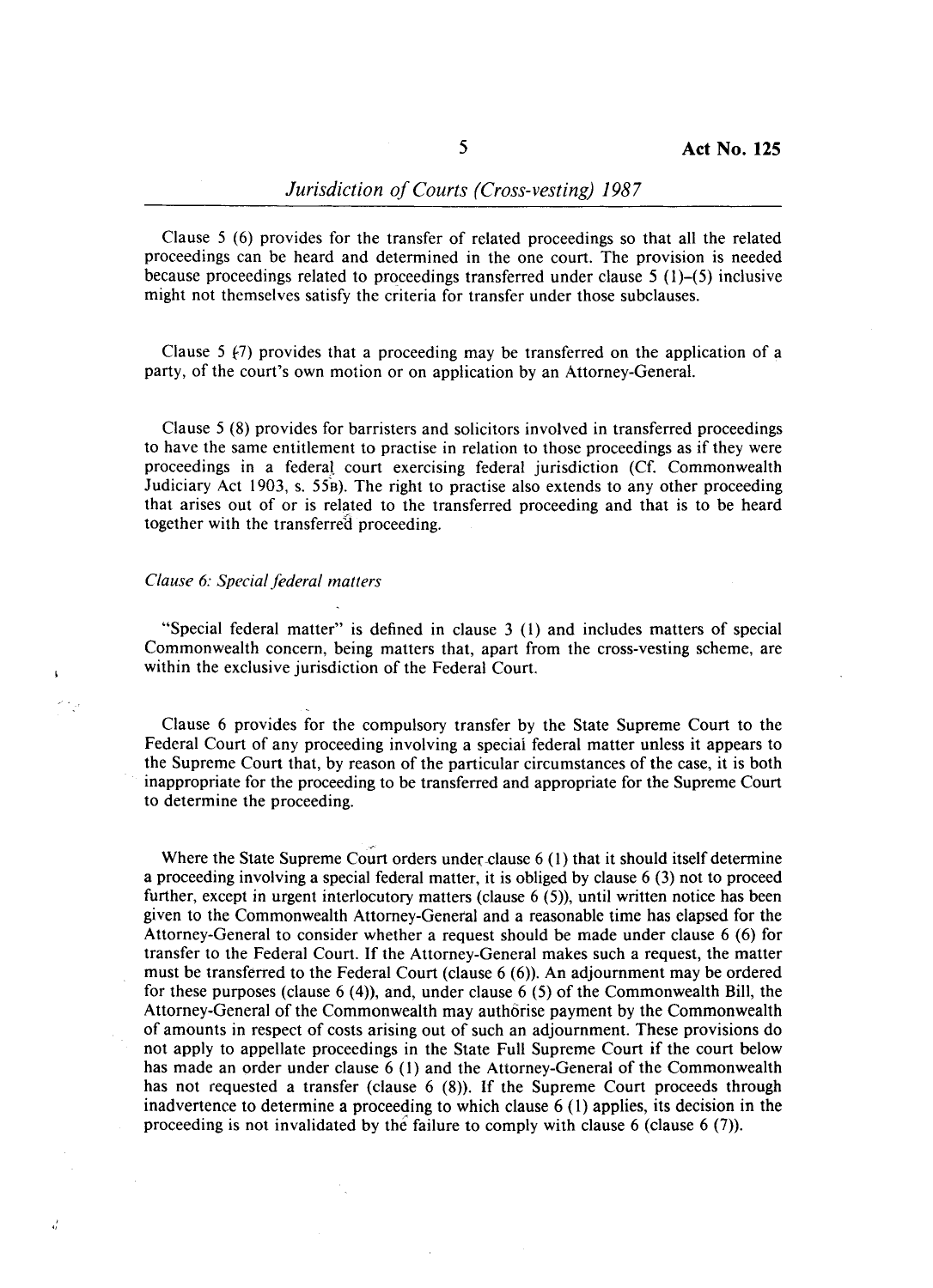# *Clause* 7: *Institution and hearing of appeals*

But for clause 7, the full cross-vesting of federal and State jurisdiction between the relevant courts at the appellate levels as well as at first instance could, for example, result in an appeal being taken from a single judge of the State Supreme Court to the Full Federal Court in matters that, apart from the cross-vesting legislation, would have been entirely outside the jurisdiction of the Federal Court. Similarly, the full cross-vesting could result in appeals being taken from a single judge of the Federal Court or Family Court to the Full Supreme Court of the State. Cross-vesting could also give rise to appeals from the Federal Court to the Full Family Court. Clause 7 is designed to prevent the cross-vesting from giving rise to any such appeals except where a matter in an appeal from a single judge of a State Supreme Court is a matter arising under a Commonwealth Act specified in the Schedule to the Commonwealth Bill. In such a case, the whole appeal will lie only to the Full Federal Court. The scheduled Acts are Acts, such as the Bankruptcy Act 1966 and the Commonwealth Electoral Act 1919, under which the Full Federal Court now has exclusive appellate jurisdiction.

#### *Clause* 8: *Orders by Supreme Court*

Where a proceeding is pending in a court of the State other than the Supreme Court, or pending in a tribunal of the State, it may be appropriate to have it determined together with a proceeding that is pending in the Federal Court or the Family Court or the Supreme Court of another State or of a Territory or a State Family Court. Clause 8 of the Bill enables the Supreme Court to remove the proceeding from the other court or tribunal into the Supreme Court so that it can then be transferred to the Federal Court or other relevant court, or so that it may be determined in the Supreme Court itself together with proceedings transferred to it from the Federal Court or other relevant court.

## *Clause* 9: *Exercise of jurisdiction pursuant to cross-vesting laws*

The cross-vesting scheme is intended to operate as a complementary Commonwealth and State exercise and requires for its operation both Commonwealth and State legislation. Clause 9 of the Bill confirms that the Supreme Court may exercise cross-vested jurisdiction and hear and determine proceedings transferred under any law relating to cross-vesting of jurisdiction. The Commonwealth Bill also provides that nothing in the Commonwealth Act is intended to override or limit the operation of State law relating to cross-vesting of jurisdiction.

### *Clause 10: Transfer of matters arising under Division* 1 *or* lA *of Part V of the Trade Practices Act*

Occasionally cases involving relatively small claims under Divisions I and lA of Part V of the Commonwealth Trade Practices Act 1974 (consumer protection matters) have been brought in the Federal Court, but would more appropriately be determined by a District or County Court or other inferior court of a State or Territory. With the enactment of the cross-vesting legislation such cases will also be able to be brought in State and Territory Supreme Courts. Furthermore, there are occasions when such claims would more appropriately be heard together with claims in some other court. Accordingly, clause 10 of the Bill provides for the transfer of proceedings from a specified court to a court of the State other than the Supreme Court.

Ń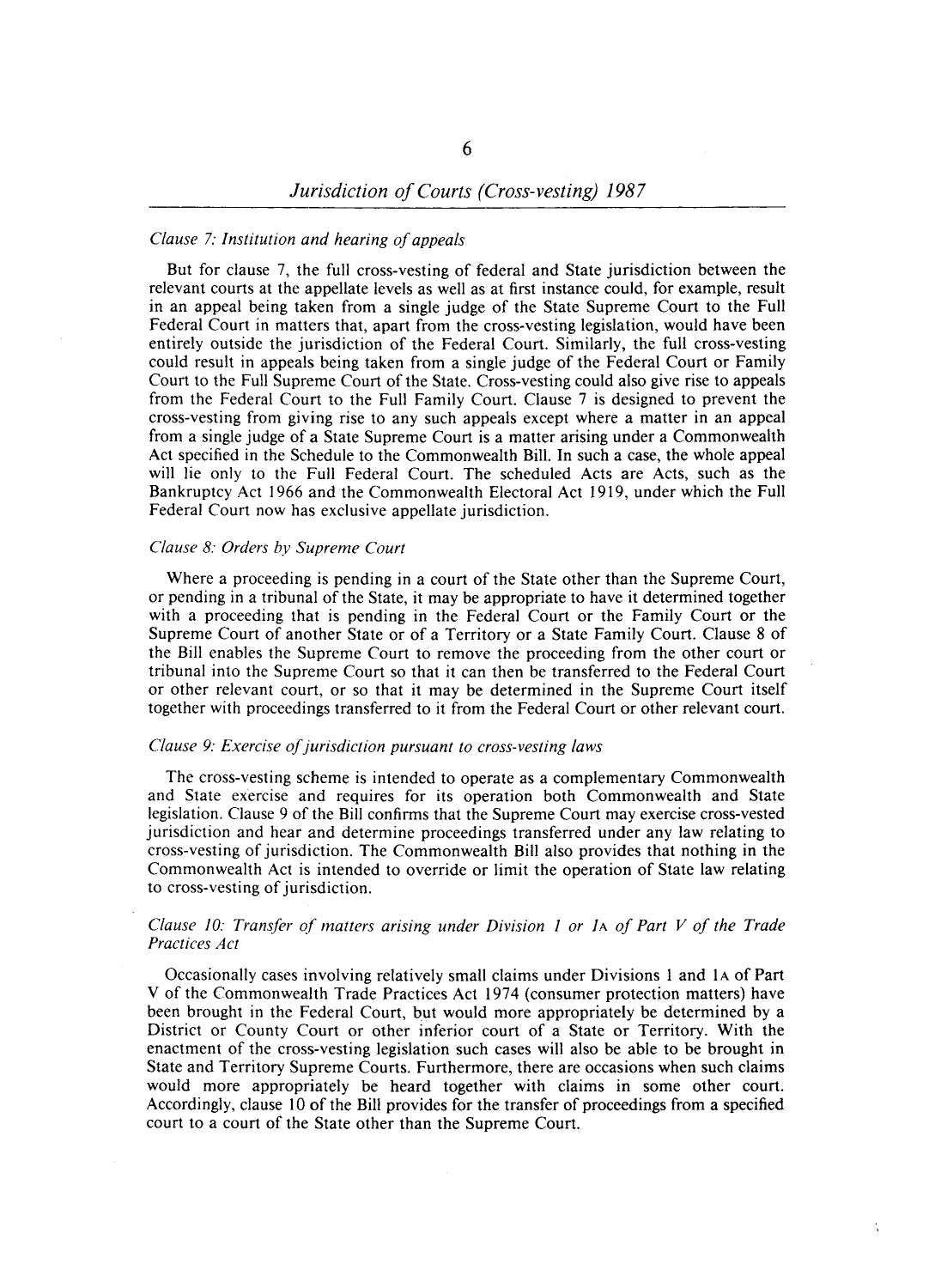The Trade Practices Act is being amended by the Commonwealth Jurisdiction of Courts (Miscellaneous Amendments) Act 1987 to vest State and Territory courts with jurisdiction concurrent with that of the Federal Court in relation to civil proceedings under Divisions 1 and lA of Part V of the Trade Practices Act (but not including civil proceedings initiated by the Commonwealth Minister or the Trade Practices Commission). This will enable such proceedings to be commenced in an appropriate State or Territory Court.

#### *Clause* 11: *Conduct of proceedings*

Clause 11 deals with the questions of which laws, and which rules of evidence and procedure, should be applied in a case involving cross~vested jurisdiction.

Clause 11  $(1)$  (a) provides that where a court will be, or will be likely to be, exercising cross-vested jurisdiction the court shall apply the law in force in the State or Territory in which the court is sitting (including the choice of law rules of that State or Territory). Clause 11 (1) (a) is subject to the requirement that where the matter for determination is a right of action arising under a written law of another State or Territory, the court shall apply the written and unwritten law of that other State or Territory (clause 11 (1) (b)). Both clause 11 (1) (a) and clause 11 (1) (b) are subject to clause 11 (1) (c) which enables the court to apply such rules of evidence and procedure as the court considers appropriate in the circumstances, being rules that are applied in a superior court in Australia or in an external Territory.

Clause 11 (2) relates to the operation of clause 11 (1) (a) in the case of a cross-vested action in the Federal Court or Family Court. Since the Federal Court and the Family Court can conduct hearings in more than one State or Territory, it is necessary to fix one place for the purposes of clause 11 (1) (a). The provision fixes on the first State or Territory in which a matter for determination in the proceeding was commenced in the federal court or transferred to the federal court. This will in practice require counsel making application for transfer of a proceeding to the Federal Court or Family Court to specify the State or Territory to which he or she wishes the proceeding to be transferred.

#### *Clause* 12: *Orders as to costs*

ź

Clause 12 provides for the making of orders as to costs in relation to transferred proceedings.

# *Clause* 13: *Limitation on appeals*

Clause 13 provides that no appeal lies from a decision under the cross-vesting legislation as to whether a proceeding should be transferred to or removed from a court, or as to which rules of evidence or procedure are to be applied in transferred proceedings.

#### *Clause* 14: *Enforcement and effect of judgments*

Clause 14 provides that a judgment of a federal court given in the exercise of any State jurisdiction may be enforced by the federal court in the State as if it were a judgment given entirely in federal jurisdiction and that any judgment of the Supreme Court given in the exercise of cross-vested State or Territory jurisdiction is enforceable in the State as if it were a judgment in the exercise of the Supreme Court's own noncross-vested State jurisdiction.